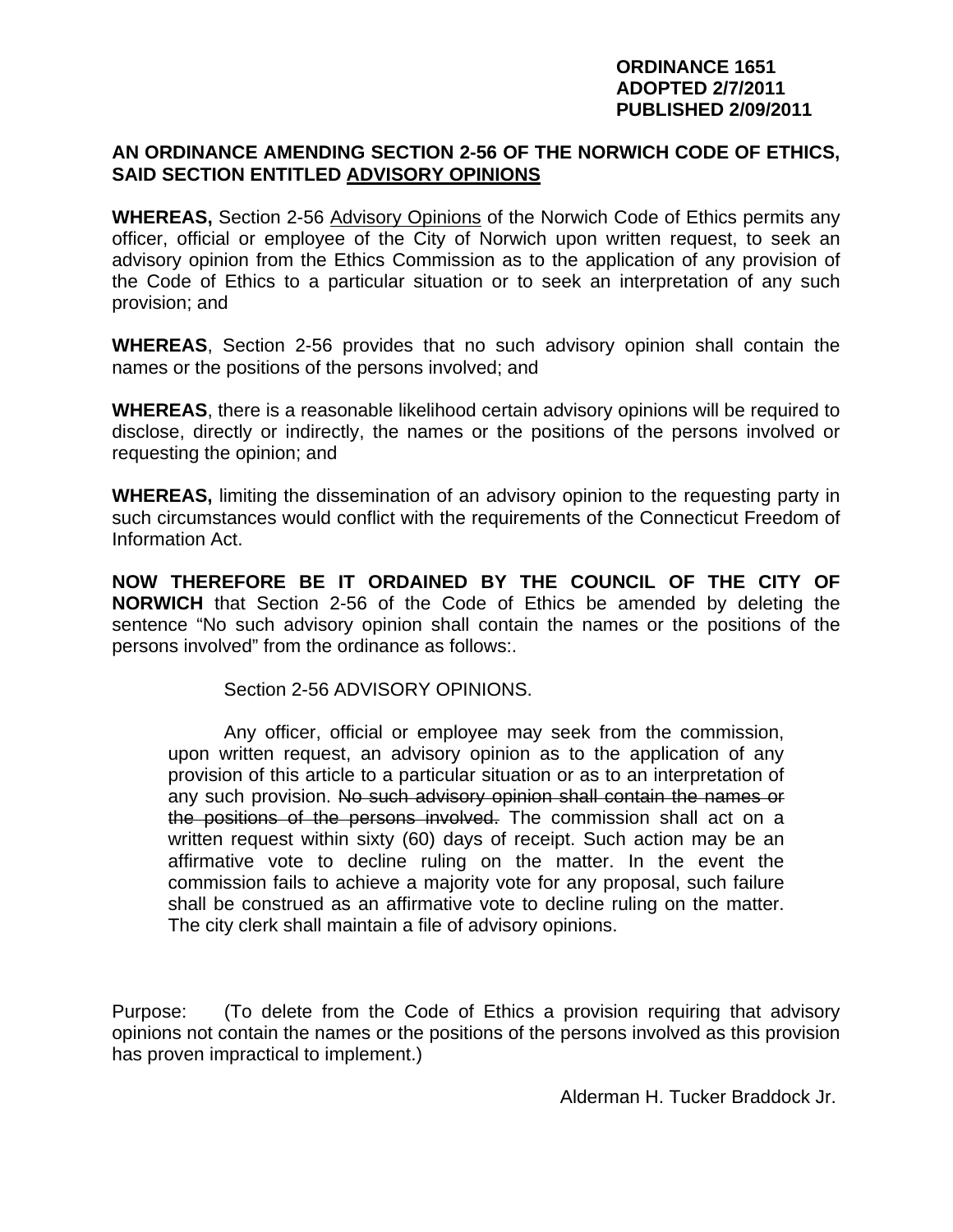AN ORDINANCE REPEALING AN ORDINANCE ENTITLED: "An Ordinance Appropriating \$560,000 For The Planning, Acquisition And Construction Of Backwash Systems For The City's Water Treatment Plants In Lebanon (Deep River) And Montville (Stony Brook) And Authorizing The Issue Of \$560,000 Bonds Of The City To Meet Said Appropriation And Pending The Issuance Thereof The Making Of Temporary Borrowings For Such Purpose"

#### BE IT ORDAINED BY THE COUNCIL OF THE CITY OF NORWICH:

Section 1. An ordinance entitled "An Ordinance Appropriating \$560,000 For The Planning, Acquisition And Construction Of Backwash Systems For The City's Water Treatment Plants In Lebanon (Deep River) And Montville (Stony Brook) And Authorizing The Issue Of \$560,000 Bonds Of The City To Meet Said Appropriation And Pending The Issuance Thereof The Making Of Temporary Borrowings For Such Purpose", adopted by the City Council on June 2, 2008, is hereby repealed. Such repeal shall not affect the validity of any other ordinance concerning the facilities or improvements contained in the foregoing repealed ordinance, including but not limited to any ordinance authorizing the financing of such improvements with water revenue bonds.

City Manager Alan H. Bergren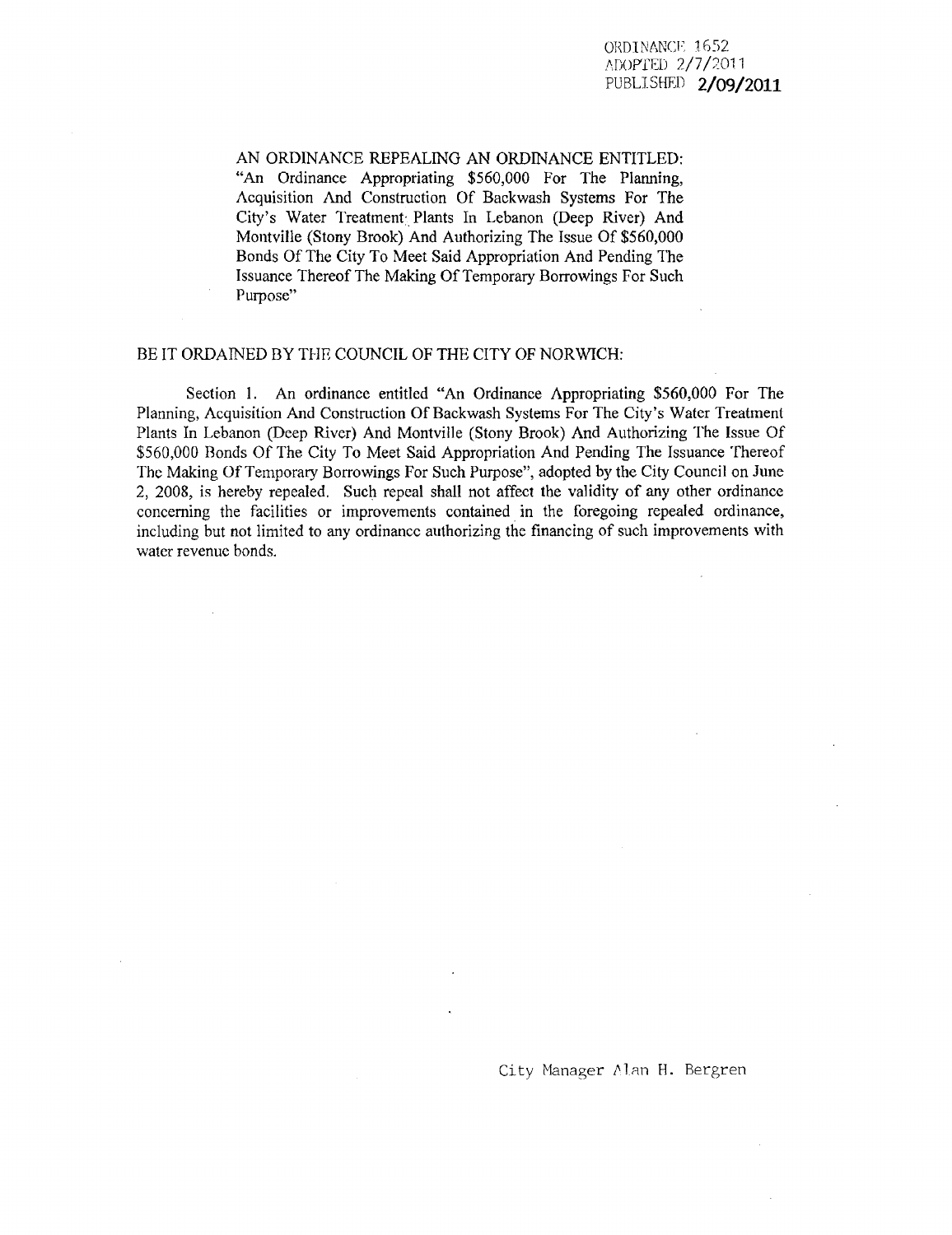#### **ORDINANCE 1653 ADOPTED 2/7/2011 PUBLISHED 2/09/2011**

**AN ORDINANCE EXEMPTING AHEPA 110, INC. and AHEPA 110-II, INC., ENTITIES AFFILIATED WITH THE ORDER OF AHEPA, ROSE OF NEW ENGLAND CHAPTER, NO. 110, FROM PAYMENT OF CITY TAXES DUE AND PAYABLE ON THE GRAND LIST OF OCTOBER 1, 2010 AND SUBSEQUENT INSTALLMENT OF TAXES ON PROPERTY AT 370 HAMILTON AVENUE, NORWICH, CONNECTICUT.** 

## **BE IT ORDAINED BY THE COUNCIL OF THE CITY OF NORWICH:**

# **SECTION 1**

The city of Norwich grants to AHEPA 110, Inc. and AHEPA 110-II, Inc, a tax abatement for all property taxes on the Grand List of October 1, 2010, except for an annual payment of \$100.00, for the AHEPA Phase II development of the property at 370 Hamilton Avenue, Norwich, Connecticut, pursuant to a tax abatement agreement to be entered into between AHEPA 110, Inc. and AHEPA 110-II, Inc. and the city of Norwich.

### **SECTION 2**

Monies equal to the amount of such abatement shall be used solely by AHEPA 110, Inc. and AHEPA 110-II, Inc for one or more of the following purposes with respect to the property at 370 Hamilton Avenue:

- a) To reduce rents below the levels which would be achieved in the absence of such abatement;
- b) To improve the quality and design of such housing; and
- c) To provide necessary related facilities and services in such housing.

# **SECTION 3**

Such abatement shall continue so long as AHEPA 110, Inc. and AHEPA 110-II, Inc remain in compliance with said tax abatement agreement but shall nonetheless terminate at any time when such housing, land or project is not held solely for housing for the elderly and the handicapped or when said housing ceases to fulfill the purposes stated in sections 8-215 and 8-216 of the Connecticut General Statutes or upon October 16, 2037 which is forty (40) years after the issuance of a certificate of occupancy permitting housing at said project, whichever occurs first.

Purpose: To abate taxes due on the AHEPA Phase II development at 370 Hamilton Avenue pursuant to Connecticut General Statutes Section8-215 and 8- 216.